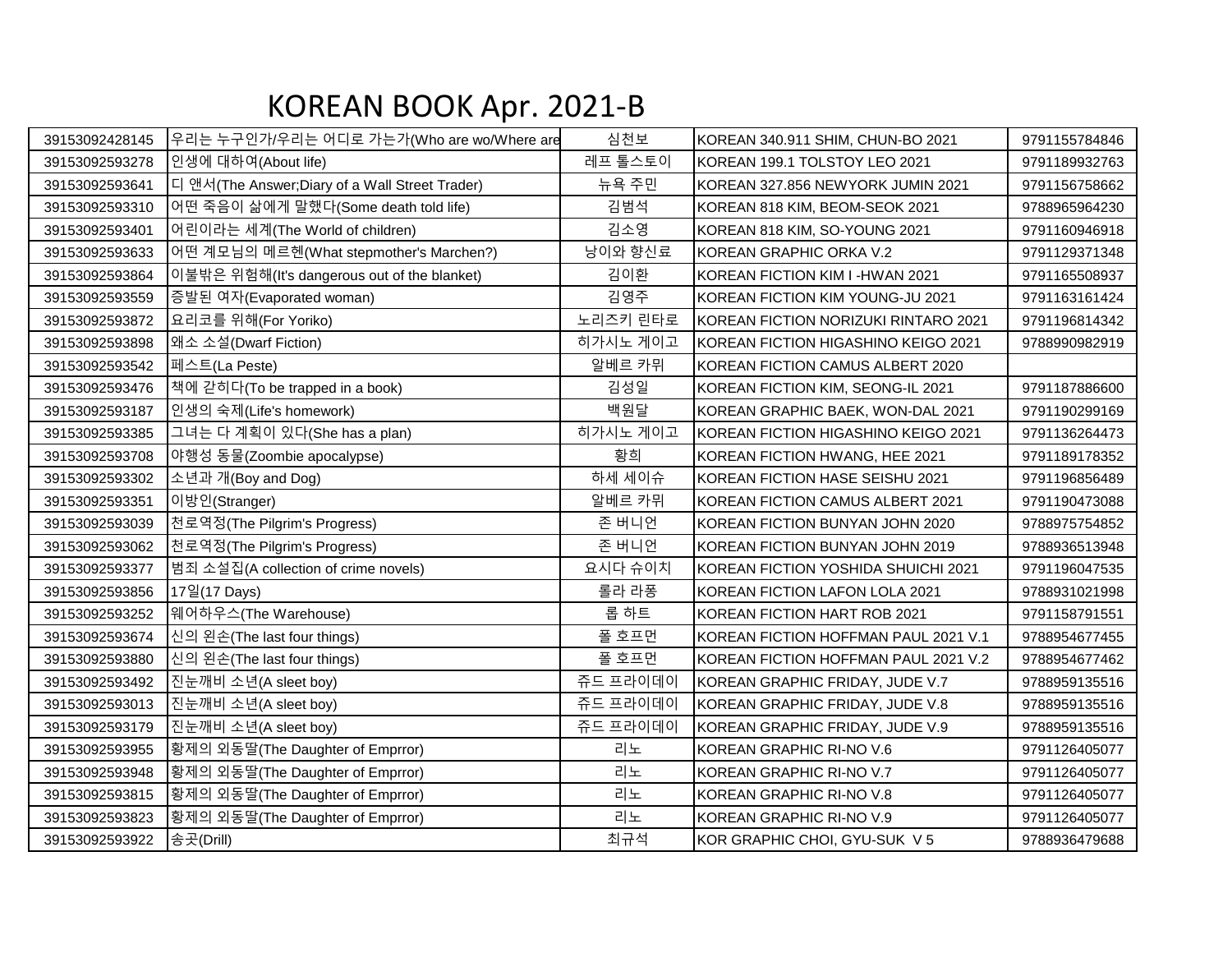| 39153092593930 | 송곳(Drill)                                        | 최규석     | KOR GRAPHIC CHOI, GYU-SUK V6           | 9788936479688  |
|----------------|--------------------------------------------------|---------|----------------------------------------|----------------|
| 39153092593971 | 매의 검(Falcon's Sword)                             | 최수정     | KOREAN GRAPHIC FALCON'S SWORD V.9      | 9791134802042  |
| 39153092593963 | 매의 검(Falcon's Sword)                             | 최수정     | KOREAN GRAPHIC FALCON'S SWORD V.10     | 9791134802042  |
| 39153092594029 | 표인(Lades of the Guardians)                       | 허선철     | KOREAN GRAPHIC BLADES OF THE GUARDIA   | 9791136231727  |
| 39153092594003 | 표인(Lades of the Guardians)                       | 허선철     | KOREAN GRAPHIC BLADES OF THE GUARDIA   | 9791136256331  |
| 39153092594011 | 무명기(Anonymous) Moo Myong-ki                      | 윤지운     | KOREAN GRAPHIC MOO MYONG-GEE V.11      | 9791189737726  |
| 39153092593989 | 무명기(Anonymous) Moo Myong-ki                      | 윤지운     | KOREAN GRAPHIC MOO MYONG-GEE V.13      | 9791136209931  |
| 39153092593997 | 무명기(Anonymous) Moo Myong-ki                      | 윤지운     | KOREAN GRAPHIC MOO MYONG-GEE V.14      | 9791136225344  |
| 39153092594078 | 진격의 거인-Lost Girls(The Giant of Advance)          | 후지 료스케  | KOREAN GRAPHIC HAJIME ISAYAMA V.1      | 9791125692805  |
| 39153092594086 | 진격의 거인-Lost Girls(The Giant of Advance)          | 후지 료스케  | KOREAN GRAPHIC HAJIME ISAYAMA V.2      | 39153092594086 |
| 39153092594060 | 진격의 거인-후회없는 선택(The giant of advancement - choice | 스루가 히카루 | KOREAN GRAPHIC HAJIME ISAYAMA V.1      | 9791125603412  |
| 39153092594037 | 진격의 거인-후회없는 선택(The giant of advancement - choice | 스루가 히카루 | KOREAN GRAPHIC HAJIME ISAYAMA V.2      | 9791125603436  |
| 39153092593773 | 킹스메이커(Triple Crown)                              | 강지영     | KOREAN GRAPHIC GANG, JI-YOUNG V.1      | 9791127506766  |
| 39153092593781 | 킹스메이커(Triple Crown)                              | 강지영     | KOREAN GRAPHIC GANG, JI-YOUNG V.2      | 9791127506773  |
| 39153092593799 | 킹스메이커(Triple Crown)                              | 강지영     | KOREAN GRAPHIC GANG, JI-YOUNG V.3      | 9791127506780  |
| 39153092593807 | 킹스메이커(Triple Crown)                              | 강지영     | KOREAN GRAPHIC GANG, JI-YOUNG V.4      | 9791127506797  |
| 39153092594052 | 길위의 노래 가담항설(Song on the Road)                    | 랑또      | KOREAN GRAPHIC RANG TTHO V.1           | 9791189938956  |
| 39153092594094 | 길위의 노래 가담항설(Song on the Road)                    | 랑또      | KOREAN GRAPHIC RANG TTHO V.2           | 9791189938963  |
| 39153092594045 | 길위의 노래 가담항설(Song on the Road)                    | 랑또      | KOREAN GRAPHIC RANG TTHO V.3           | 9791189938970  |
| 39153092594128 | 길위의 노래 가담항설(Song on the Road)                    | 랑또      | KOREAN GRAPHIC RANG TTHO V.4           | 9791190182614  |
| 39153092594110 | 길위의 노래 가담항설(Song on the Road)                    | 랑또      | KOREAN GRAPHIC RANG TTHO V.5           | 9791190182621  |
| 39153092594102 | 길위의 노래 가담항설(Song on the Road)                    | 랑또      | KOREAN GRAPHIC RANG TTHO V.6           | 9791190182638  |
| 39153092592825 | 길위의 노래 가담항설(Song on the Road)                    | 랑또      | KOREAN GRAPHIC RANG TTHO V.7           | 9791191119909  |
| 39153092592817 | 길위의 노래 가담항설(Song on the Road)                    | 랑또      | KOREAN GRAPHIC RANG TTHO V.8           | 9791191119916  |
| 39153092592809 | 길위의 노래 가담항설(Song on the Road)                    | 랑또      | KOREAN GRAPHIC RANG TTHO V.9           | 9791191119923  |
| 39153092594136 | 복원가의 집(Restored)                                 | 김상엽     | KOREAN GRAPHIC RESTORED V.16           | 9788968228360  |
| 39153092594144 | 복원가의 집(Restored)                                 | 김상엽     | KOREAN GRAPHIC RESTORED V.17           | 9788968228360  |
| 39153092594151 | 복원가의 집(Restored)                                 | 김상엽     | KOREAN GRAPHIC RESTORED V.18           | 9788968228360  |
| 39153092594185 | 복원가의 집(Restored)                                 | 김상엽     | KOREAN GRAPHIC RESTORED V.19           | 9788968228360  |
| 39153092594193 | 복원가의 집(Restored)                                 | 김상엽     | KOREAN GRAPHIC RESTORED V.20           | 9788968228360  |
| 39153092593070 | 명탐정 코난(Conan)                                    | 아카이 슈이치 | KOREAN GRAPHIC CONAN AKAI SYUICHI 2021 | 9791136729729  |
| 39153092593435 | 버블;부의 대전환(Boom and Bust)                         | 윌리엄 퀸   | KOREAN 321.97 QUINN WILLIAM 2021       | 9791130635293  |
| 39153092593450 | 김미경의 리부트(Reboot)                                 | 김미경     | KOREAN 325.211 KIM, MI-KYEONG 2021     | 9788901248639  |
| 39153092593690 | 불행한 관계 걷어차기(Kicking an unhappy relationship)     | 장성숙     | KOREAN 189.2 JANG, SEUNG-SOOK 2021     | 9791187165873  |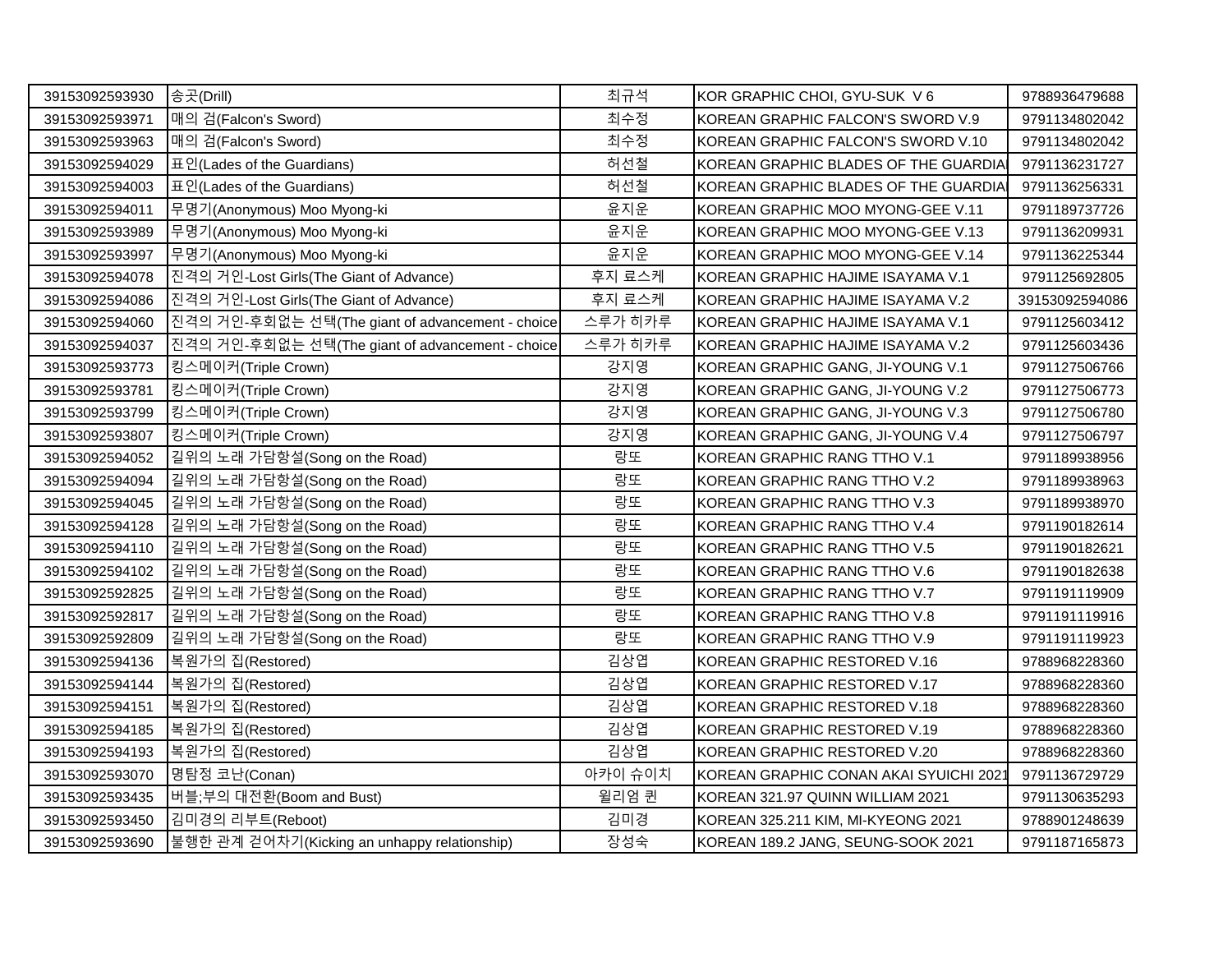| 39153092593682 | 위기의 징조들(Signs of crisis)                                  | 벤 버냉키      | KOREAN 327.54 BERNANKE BEN 2021         | 9791191328042 |
|----------------|-----------------------------------------------------------|------------|-----------------------------------------|---------------|
| 39153092593484 | 조금 멀리서 마음의 안부를 묻다(To ask after your heart from a          | 댄 토마술로     | KOREAN 189 TOMASULO DANIEL 2021         | 9791197051159 |
| 39153092593468 | 마지막 몰입(Last immersion)                                    | 짐 퀵        | KOREAN 325.211 KWIK JIM 2021            | 9791162541968 |
| 39153092593518 | 케이팝 인문학(K-pop Humanities)                                 | 박성건        | KOREAN 673.51 PARK, SUNG-GEON 2021      | 9788968571718 |
| 39153092593500 | 비극의 탄생(The Birth of Tragedy)                              | 손병관        | KOREAN 340.911 SON, BYONG-GWAN 2021     | 9791186615539 |
| 39153092593575 | 제프베조스, 발명과 방황(Invent & wander)                            | 제프베조스      | KOREAN 325.211 BEZOS, JEFFREY 2021      | 9791191425581 |
| 39153092593666 | 나의 첫 투자 수업(My first investment class)                     | 김정환        | KOREAN 327.856 KIM, JEONG-HWAN 2021 V.1 | 9791187993797 |
| 39153092593195 | 나의 첫 투자 수업(My first investment class)                     | 김정환        | KOREAN 327.856 KIM, JEONG-HWAN 2021 V.2 | 9791187993803 |
| 39153092593591 | 주식의 시대, 투자의 자세(The age of stocks, the attitude of inve    | 김동환        | KOREAN 327.856 KIM, DONG-HWAN 2021      | 9791190977098 |
| 39153092593567 | 루이 비뱅, 화가가 된 파리의 우체부(Louis Vivain, a Paris postn          | 박혜성        | KOREAN 601.04 PARK, HYE-SEONG 2021      | 9788947546928 |
| 39153092593617 | 질서너머(Beyond order)                                        | 조던 피터슨     | KOREAN 170.44 PETERSON JORDAN 2021      | 9788901249599 |
| 39153092593245 | │휴먼카인드:감춰진 인간 본성에서 찾은 희망의 연대기(Human ∦ 뤼트허르 브레흐만           |            | KOREAN 909 BREGMAN RUTGER 2021          | 9791191056471 |
| 39153092593427 | 조금 알고 적당히 모르는 오십이 되었다(I've become a fifty yea             | 이주희        | KOREAN 325.04 YI, JOO-HEE 2021          | 9788935213405 |
| 39153092593344 | 와인, 와이너리 여행(Wine, winery trip)                            | 이민우        | KOREAN 573.2 YI, MIN-WOO 2021           | 9791191071351 |
| 39153092593419 | 정확하고 완전한 사랑의 기억(Precise and complete love memo            | 호원숙        | KOREAN 814.7 HO, WON-SOOK 2021          | 9791191187564 |
| 39153092593328 | 완벽한 부를 도출하는 부자의 공식(The formula of the rich to de          | 이정윤        | KOREAN 332.024 YI, JEONG-YOON 2021      | 9791190242684 |
| 39153092593658 | 평범한 결혼 생활(A normal marriage)                              | 임경선        | KOREAN 814.7 YIM, KYEONG-SEON 2021      | 9791197346576 |
| 39153092593849 | 밤의 숨소리(Breathing at night)                                | 치아         | KOREAN 597.6 CHIA 2021                  | 9791190299206 |
| 39153092593534 | 돈의 시나리오(Money Scenario)                                   | 김종봉        | KOREAN 327.8 KIM, JONG-BONG 2021        | 9791130634432 |
| 39153092592999 | 푸드 사이언스(Food Science)                                     | 브라이언 레     | KORAAN 594.5 LE BRYAN 2021              | 9791191307078 |
| 39153092593336 | 식객 허영만의 백반기행(Heo youn-man's food trip)                    | 허영만        | KOREAN 594.019 HEO, YEONG-MAN 2021      | 9791189159634 |
| 39153092593906 | 집에 있는데도 집에 가고 싶어(I want to go home even though            | 권라빈        | KOREAN 818 KWON, RA-BIN 2020            | 9791197023019 |
| 39153092593294 | 사실은 사랑받고 싶었어(Actually, I wanted to be loved)              | 박재연        | KOREAN 818 PARK, JAE-YEON 2021          | 9791190846110 |
| 39153092593609 | 몸은 기억한다(The body keeps the score)                         | 베셀 반 데어 콜크 | KOREAN 513.8521 KOLK BESSEL 2020        | 9788932474366 |
| 39153092593203 | 수채 과슈로 그리는 나의 반려식물(My pet plant)                          | 송현미        | KOREAN 652.52 SONG, HYUN-MI 2021        | 9791187616986 |
| 39153092593583 | 망해도 망해도 또 연애(Even if it fails and fails, another relation | 민서영        | KOREAN 818 MIN, SEO-YOUNG 2021          | 9791191308969 |
| 39153092593831 | 엔드 오브 타임(Until the end of time)                           | 브라이언 그린    | KOREAN 443.1 GREENE BRIAN 2021          | 9791164137411 |
| 39153092592759 | 심리학을 만나 행복해졌다(I was happy to meet Psychology)             | 장원청        | KOREAN 189 ZHANG WENZHENG 2021          | 9791158741051 |
| 39153092592767 | 기후 재앙을 피하는 법(How to avoid a climate disaster)             | 빌 게이츠      | KOREAN 539.92 GATES BILL 2021           | 9788934991366 |
| 39153092592775 | 횡설수설하지 않고 핵심만 말하는 법(How to say only the point             | 야마구치 다쿠로   | KOREAN 802.56 YAMAGUCHI TAKURO 2021     | 9791190826433 |
| 39153092592791 | 수화 배우는 만화(A cartoon about learning sigh language)         | 핑크 복어      | KOREAN 379.138 PINK BOKUH 2020          | 9788971999899 |
| 39153092428673 | 코드 네임 C (Code Name)                                       | 강경수        | KOREAN GRAPHIC CODE NAME X V.8          | 9791165794002 |
| 39153092594201 | 이상한 과자 가게 전천당(Strange sweet shop Jeon Ccung Dan           | 히로시마 레이코   | KOREAN JFIC HIROSHIMA, REIKO 2020 V.10  | 9791164063581 |
| 39153092593039 | 흔한 남매(Common siblings)                                    | 백난도        | KOREAN JV GRAPHIC BROTHER AND SISTER    | 9791164136261 |